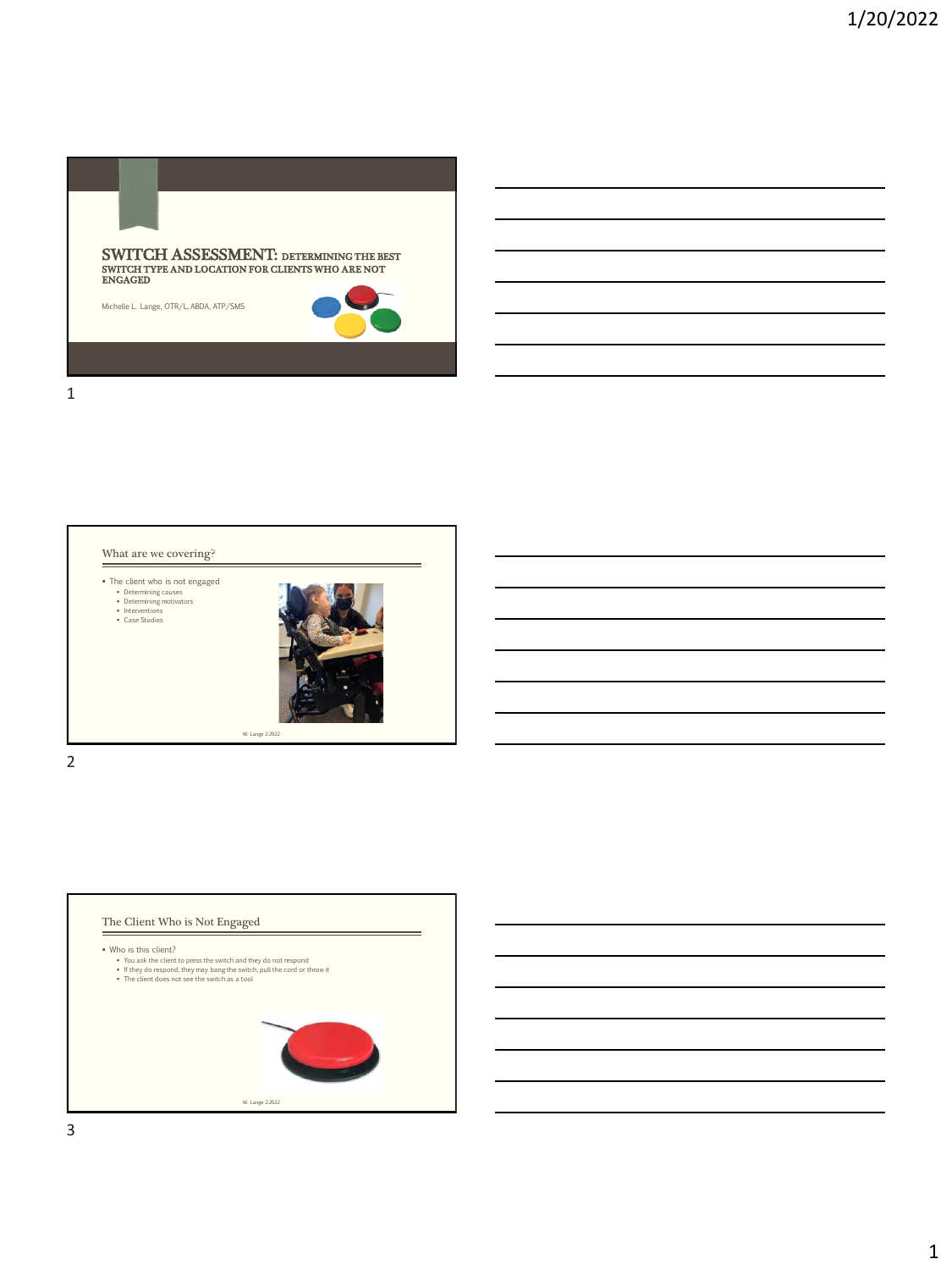

Assessment Considerations = • How does this impact access?<br>• If the client won't engage in the activity, determining the best switch type and location is difficult<br>• If a switch type and site are determined, the client may not use the switch<br>• approp M. Lange 2.2022 5





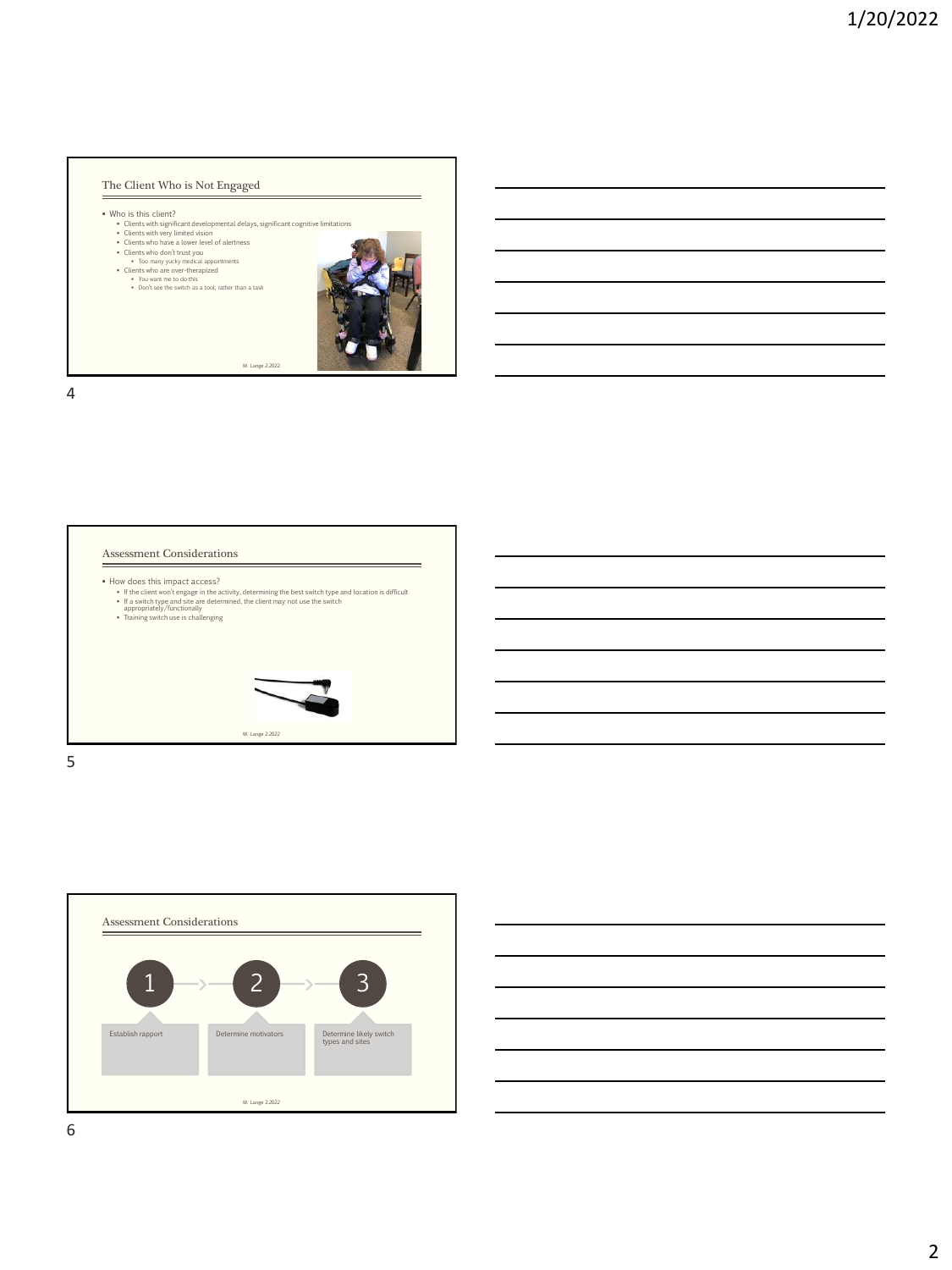

## Establish Rapport

▪ It's all about the relationship

■ We want the client to feel comfortable<br>
■ For clients who don't trust you, reassure them<br>
■ For clients who are over-therapized, forget the typical<br>
therapy and focus on establishing that rapport



- Determine Motivators
- $\bullet$  Ask the caregivers, team members and client (as appropriate) what they like
- Many clients are motivated by music and sensory stimulation
- Other ideas: jokes, toy cars, video on iPad, balls, bubbles

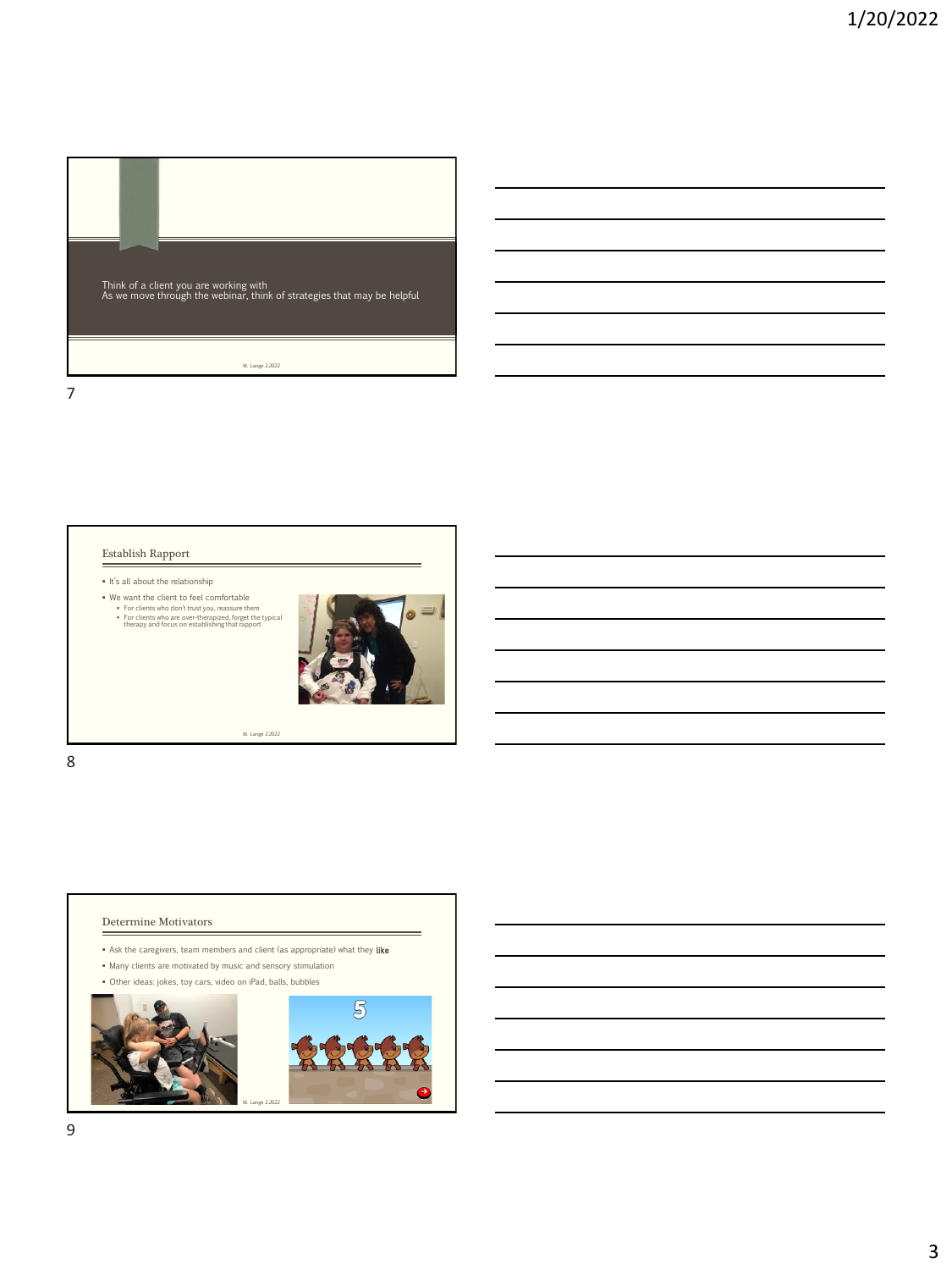## Finding that Switch Site

Once your client is feeling comfortable and you know what is motivating, bring in a switch

When the client hits the switch at all, ensure they get a fantastic response! The switch doesn't even have to be plugged in at this point



10



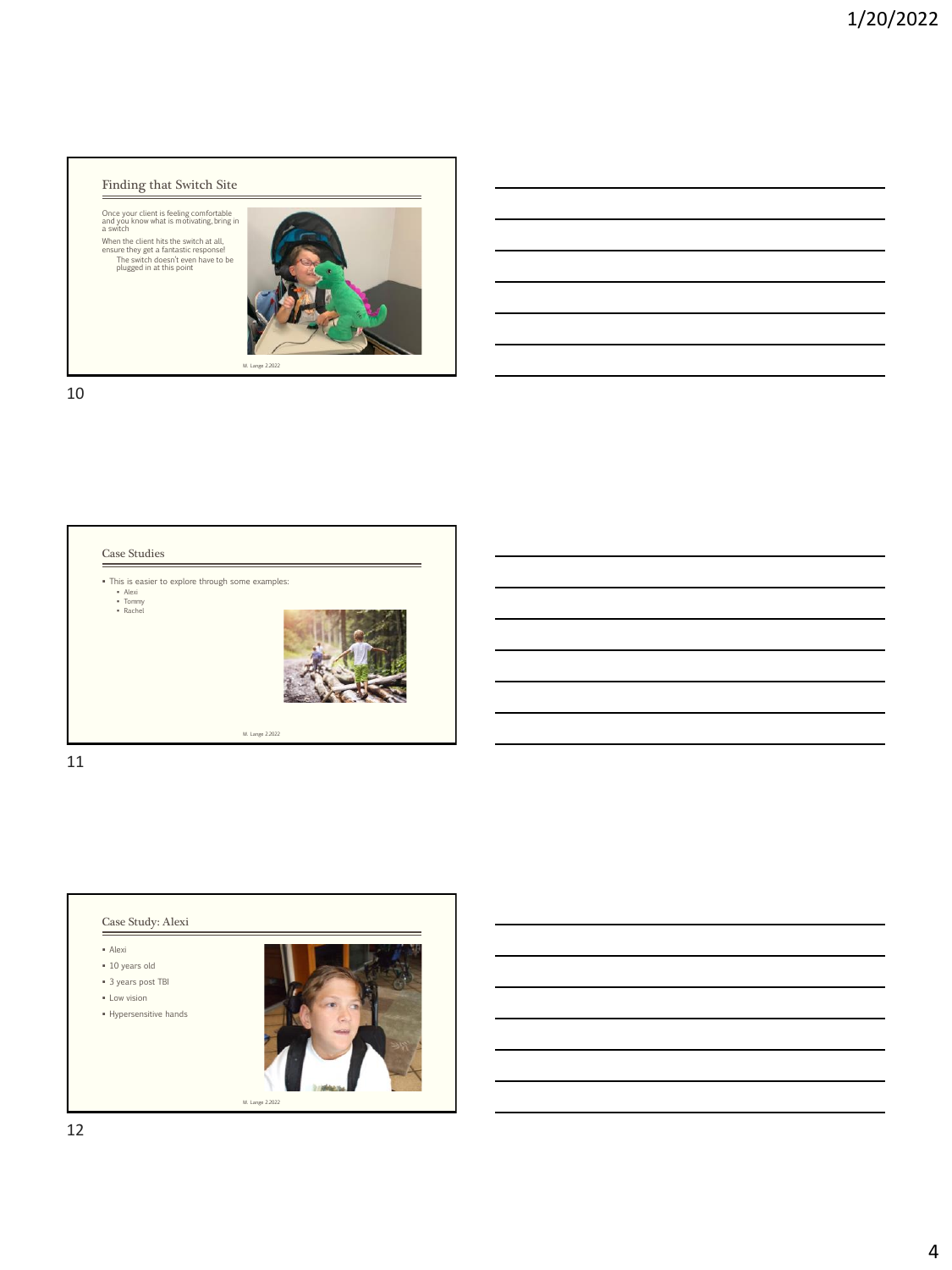## Case Study: Alexi

- The problem:
- Initial goal was a communication evaluation, but Alexi had no access

▪ We "downshifted" to finding a switch site

▪ It took a while…



13



#### Case Study: Alexi

▪ Establishing rapport

- I asked his caregivers what helped Alexi calm down
- 
- He loved dramatic Broadway musical scores, no lyrics<br>▪ He instantly melted!<br>▪ Family had his favorite music on a smartphone
- We played the music to calm him down while we just got to know each other a bit<br>▪ It took several visits for him to not scream as soon as he entered the building

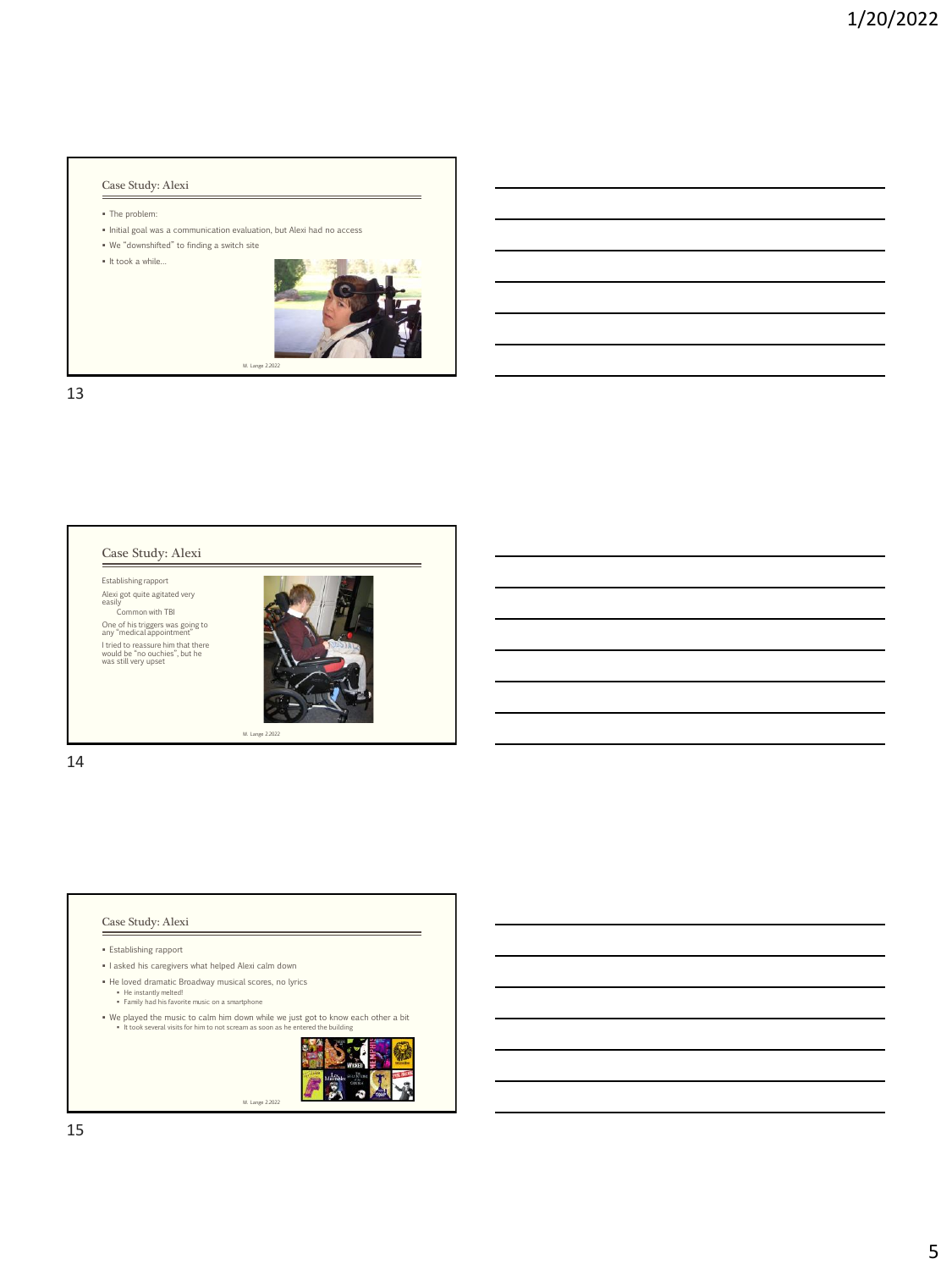# Case Study: Alexi **• Motivation** ▪ Alexi was obviously motivated by music ▪ Every time he touched a switch, I would start the music on my smartphone ▪ My goal wasn't to set this up for independent control quite yet M. Lange 2.2022

16



## Case Study: Alexi When Alexi pressed the switch, I turned on the music We then connected the switch to an iPad He did not appear to realize that his movement had<br>
any connection to the music playing, he just thought<br>
someone turned it on<br>  $\frac{Because that is what had happened over the past\nseveral years$ With practice, he began to realize that *he w*as turning<br>the music on M. Lange 2.2022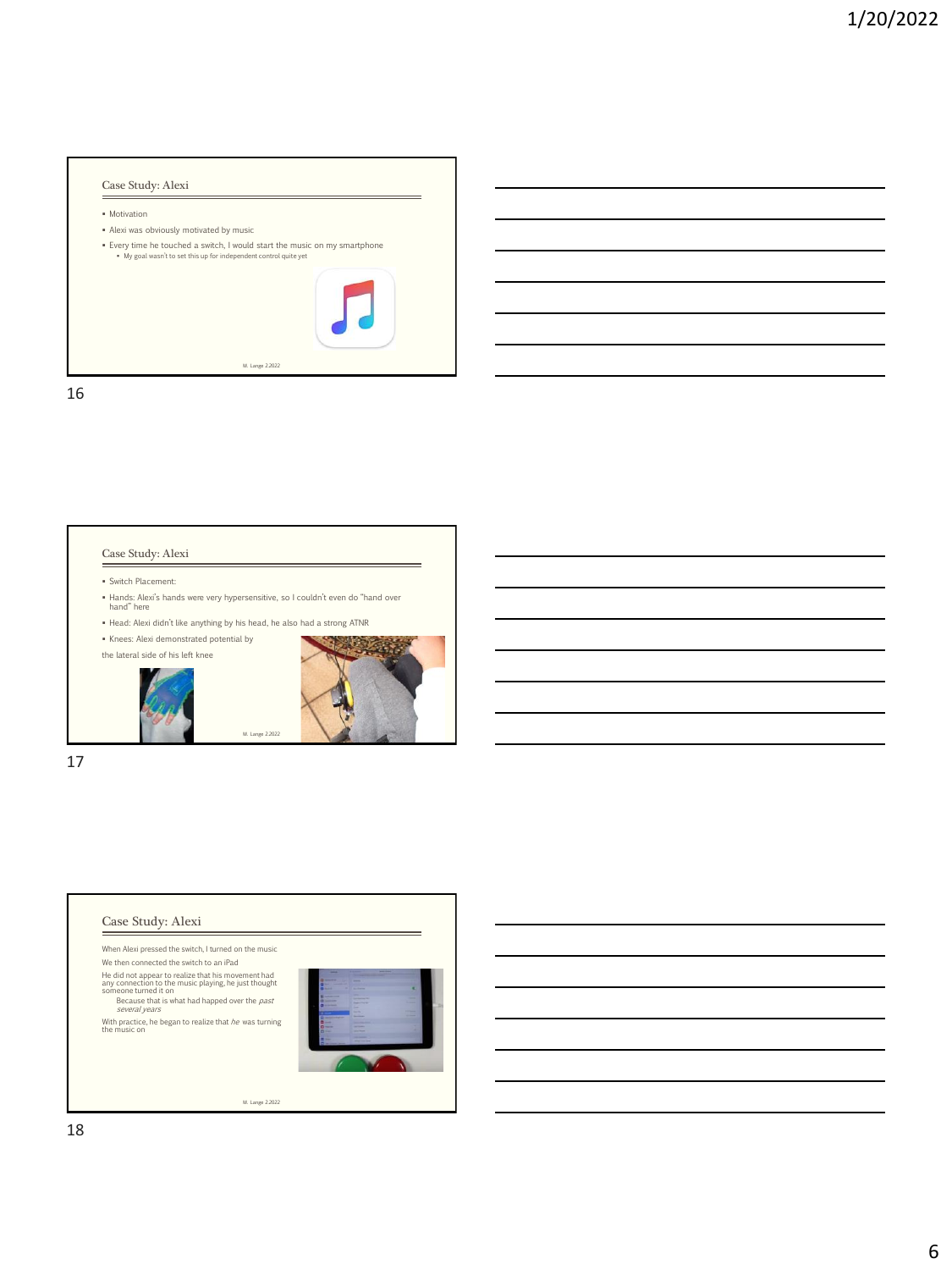## Case Study: Alexi

- He needed lots of practice to develop this potential switch site
- We recommended a PowerLink, switch, and universal switch mount to allow control of various devices
- He practiced at home and school, in addition to therapy



19

#### Case Study: Alexi

▪ Eventually, we started activities to develop scanning skills once this motor pattern was well established ▪ He then was able to transition switch access to a speech generating device and, eventually, a power wheelchair



=

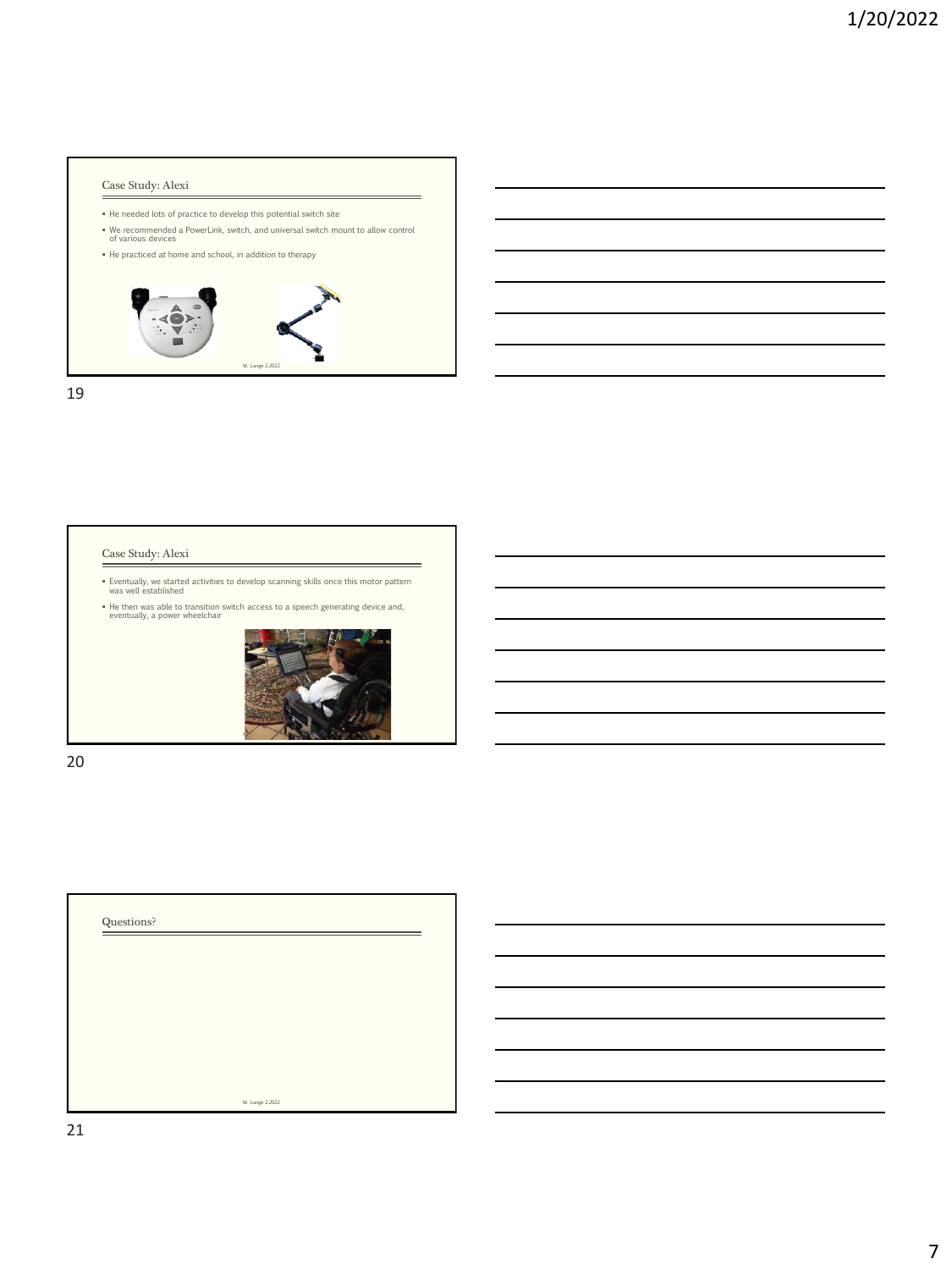





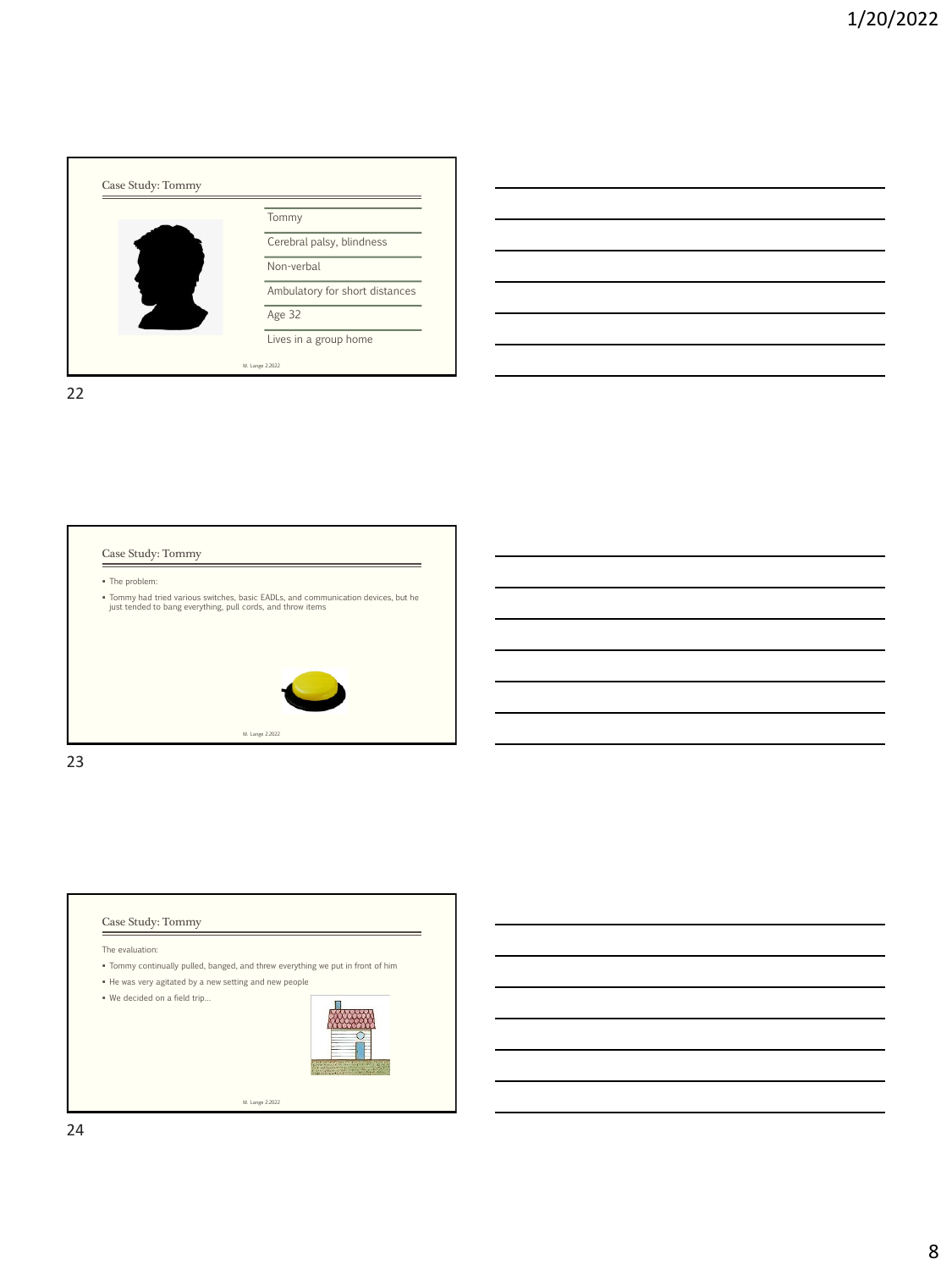### Case Study: Tommy

- The group home: establishing rapport
- We went to the group home and observed Tommy
- He tended to wander around and would approach staff occasionally
	- We asked how he indicated his needs<br>• The staff said he only approached them for assistance in toileting and to turn on his music<br>• He became frustrated easily and would start yelling, screaming... and then the<br>other cli

M. Lange 2.2022



25

#### Case Study: Tommy

Finding a switch type and site

- Our first goal was to give Tommy a more appropriate means of indicating his needs<br>• We took a Bigmack and attached it to the wall<br>• He was unable to remove this, though he dd try for a while<br>• He said Tread Paige when p
	-
	-
	-



=

 $\equiv$ 

26

#### Case Study: Tommy

Finding a switch type and site

- 
- Our second goal was to give Tommy an independent means of controlling his music.<br>• He liked one radio station only and would get wery upset if this changed<br>• He would crank up the volume if given the opportunity, so we d

- 
- 

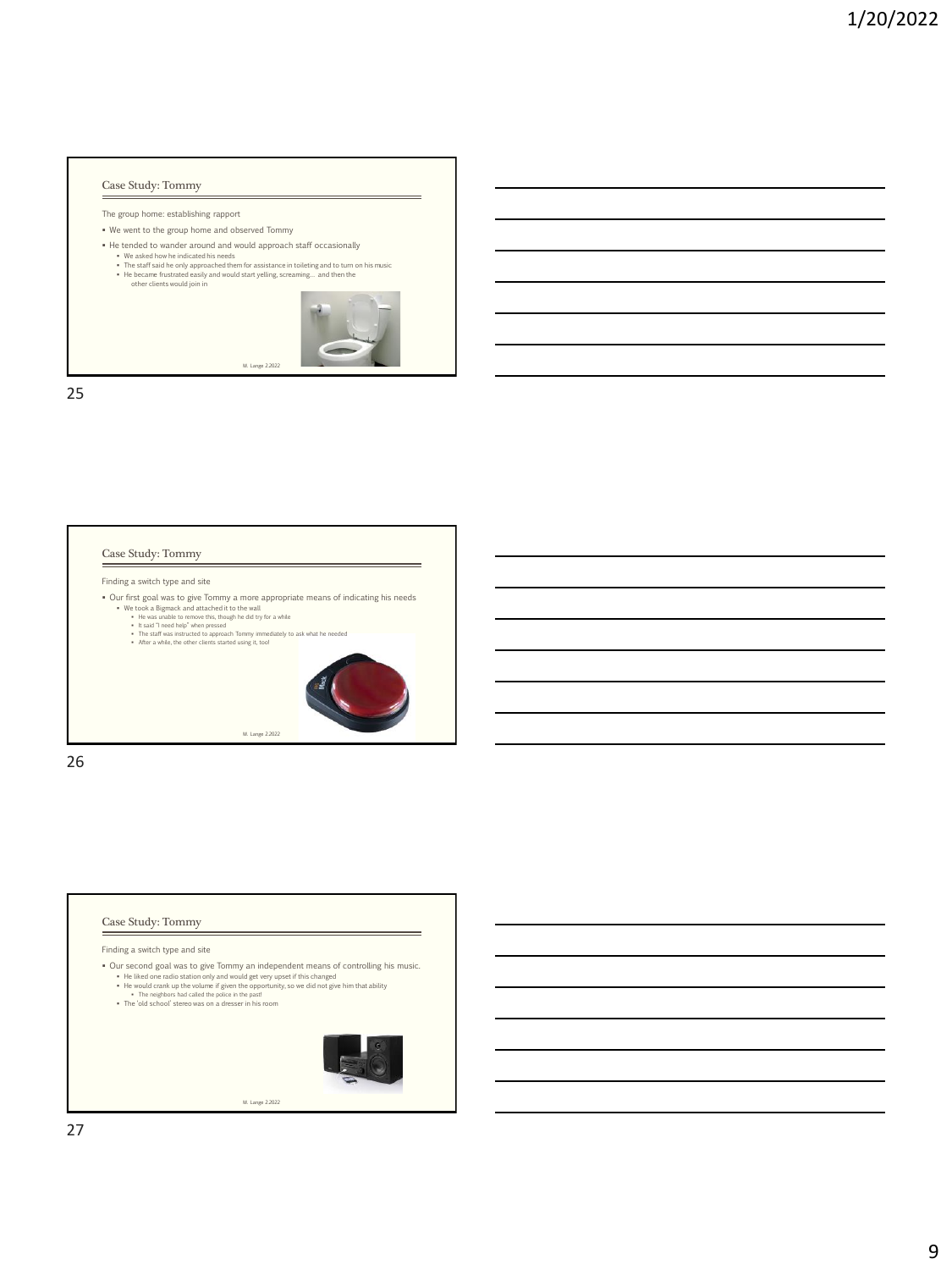### Case Study: Tommy

#### Finding a switch type and site

- Our second goal was to give Tommy an independent means of controlling his music.<br>• We plugged the stereo into a PowerLink, out of Tommy's reach<br>• We took a Big Beamer wireless switch and attached this to the side of the
- 



28

### Case Study: Tommy

- I would have loved to explore more sophisticated communication, mobility, and control for Tommy
- He did not have the cognitive abilities to use more sophisticated AT
- However, he stopped yelling and began to use a simple communication strategy (I need help) and could turn on his music.

-

▪ The staff reported that Tommy was much more relaxed and content … so was everyone else!

M. Lange 2.2022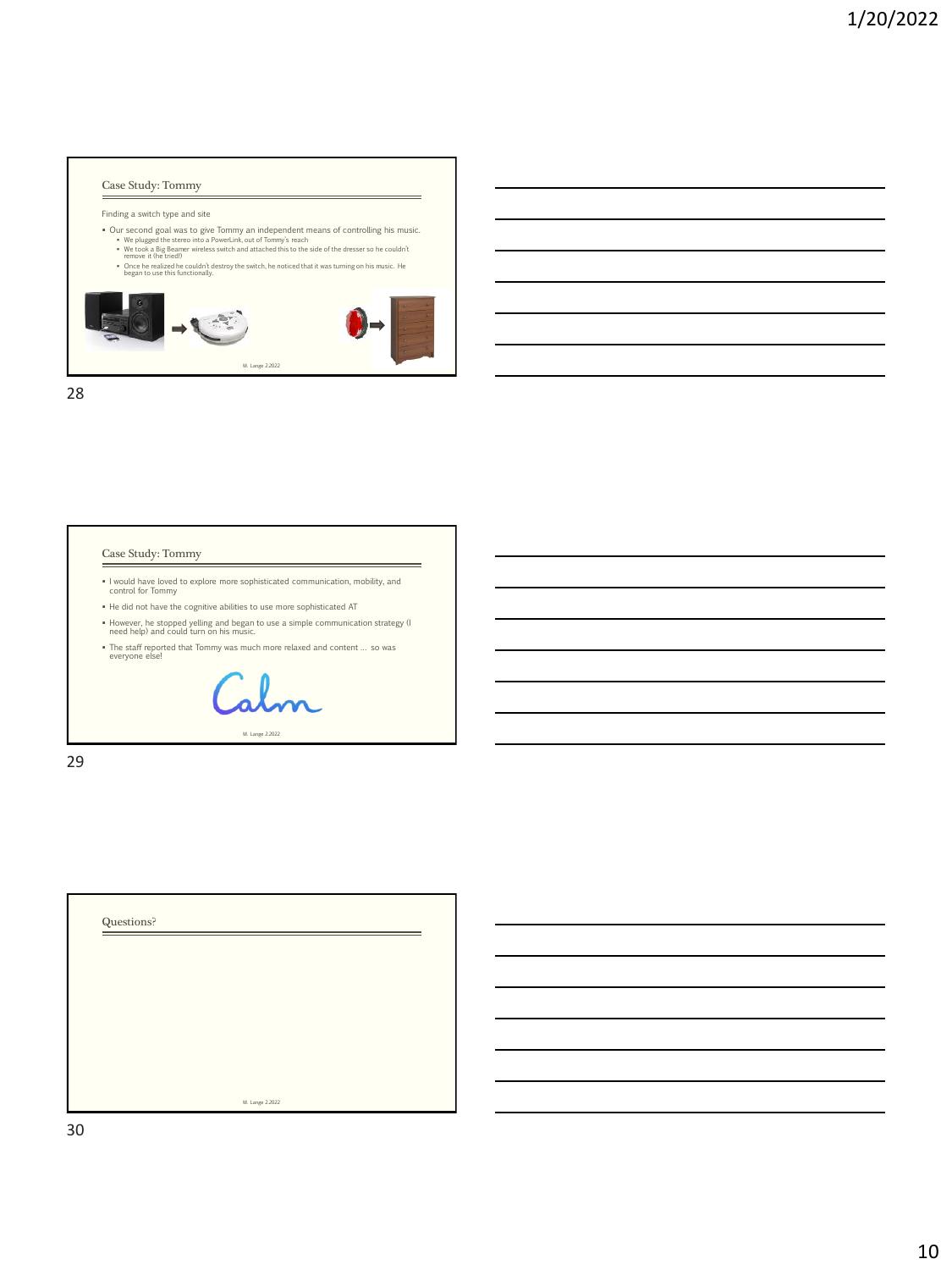## Case Study: Rachel

- Rachel
- 8 years old ▪ Genetic condition, developmental delays, blindness, seizures



31

#### Case Study: Rachel

▪ The problem:

▪ Rachel didn't do anything all day long at school<br>▪ She would put her head down, tuck her arm under her vest, and look like she was napping<br>▪ Withdrawn/sub-aroused



32

#### Case Study: Rachel Ė

▪ Goal: communication

- Rachel had a communication device, but no access
- Staff would grab her hand and help her hit a switch, but she never initiated this movement, and would actively pull away and get irritated

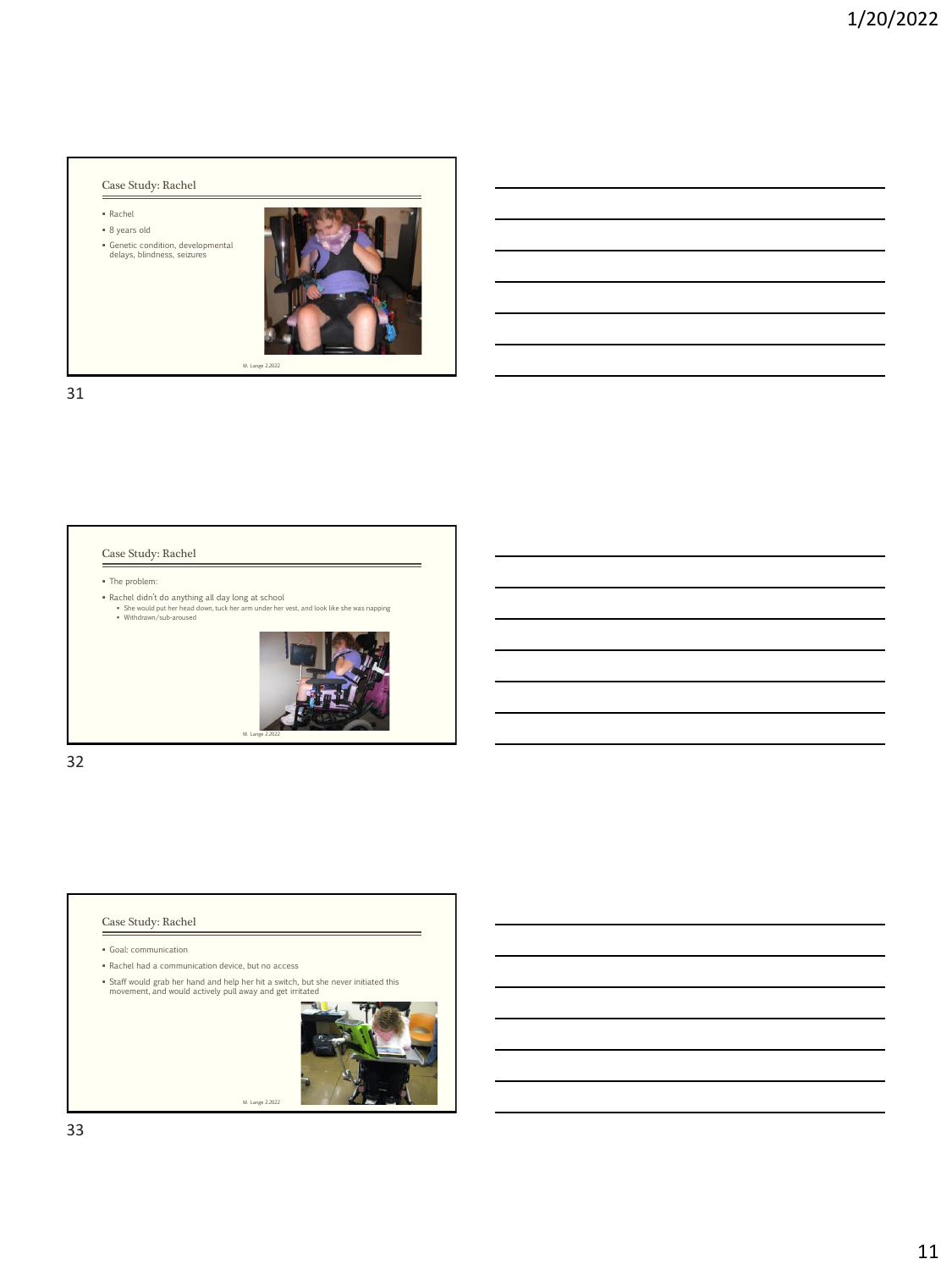

#### Case Study: Rachel

Positioning

- I was concerned that Rachel was so "checked out" in her seating system
- Mom said that Rachel sat in a standard rocking chair at home!
	- She didn't need that much postural support<br>▪ She only "hung" on her anterior trunk support<br>▪ Rocking helped to increase her alertness (sensory again) and she would lift her head and engage
	-

M. Lange 2.2022



-

35

### Case Study: Rachel

- Rachel trialed a Kid Rock dynamic manual wheelchair
- This moves at the hips and knees in response to client movement
- We had to demonstrate how it worked and encourage her to use the dynamic component
- Once she caught on…happy girl!

▪ (This is no longer available; however, Rachel is now using new dynamic seating components on a tilt in space manual wheelchair)

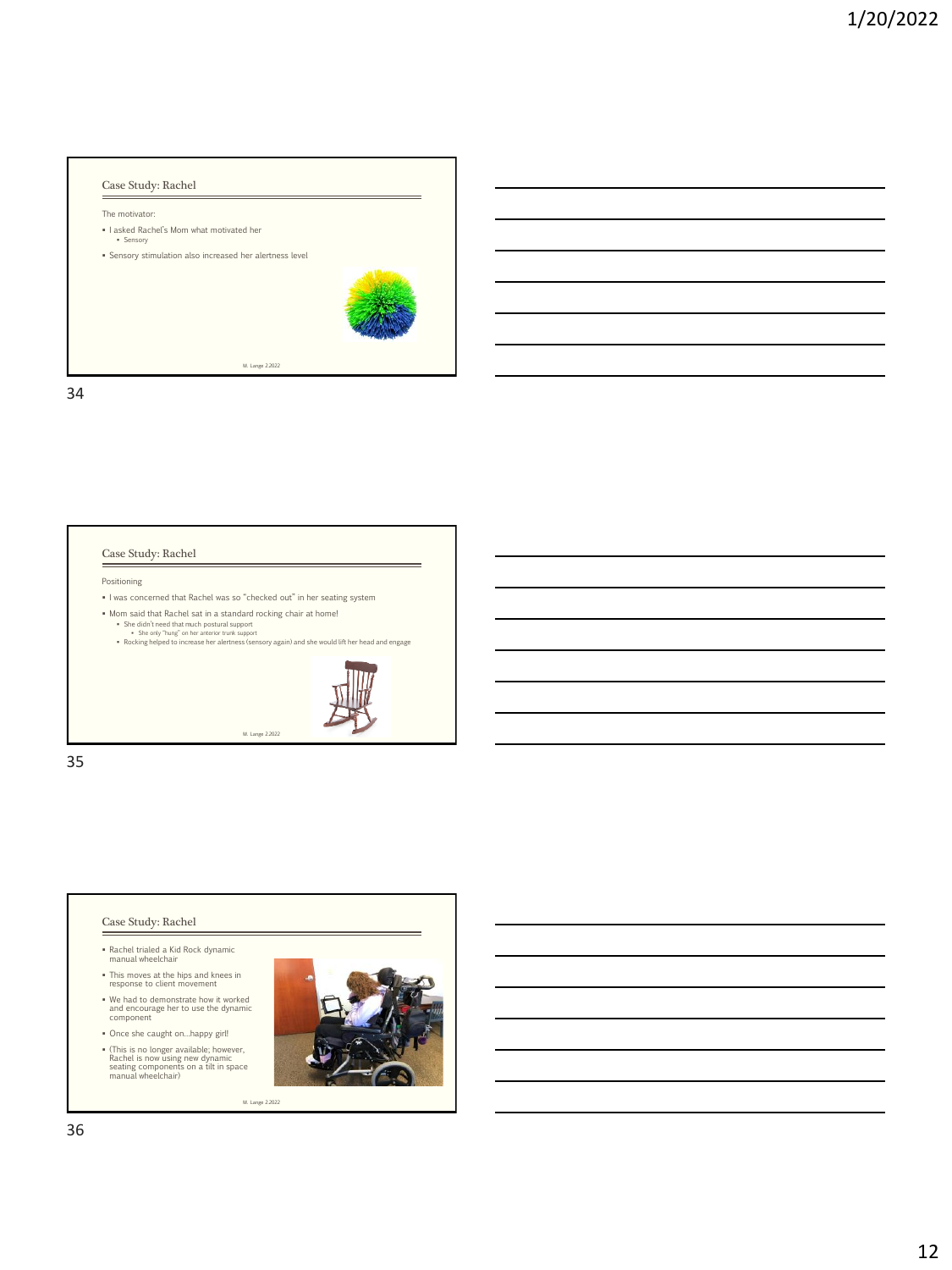### Case Study: Rachel

Switch Type and Placement:

- Rachel was able to access a Jellybean switch by the right side of her head
- If she "checks out", those around her provide sensory stimulation to increase her overall alertness
- Her initial choices on the communication device were all sensory choices, as this was most motivating



M. Lange 2.2022

37

#### Case Study: Rachel

- Overtime, Rachel was lifting her head less often to activate a switch here
- A switch was trialed at her right side, and she did well. She reached across her body with her left hand to activate this
- The device is facing outward as she cannot see the display, but tends to touch it resulting in inadvertent selections … which she finds quite funny

**• Movie Time!** 



38

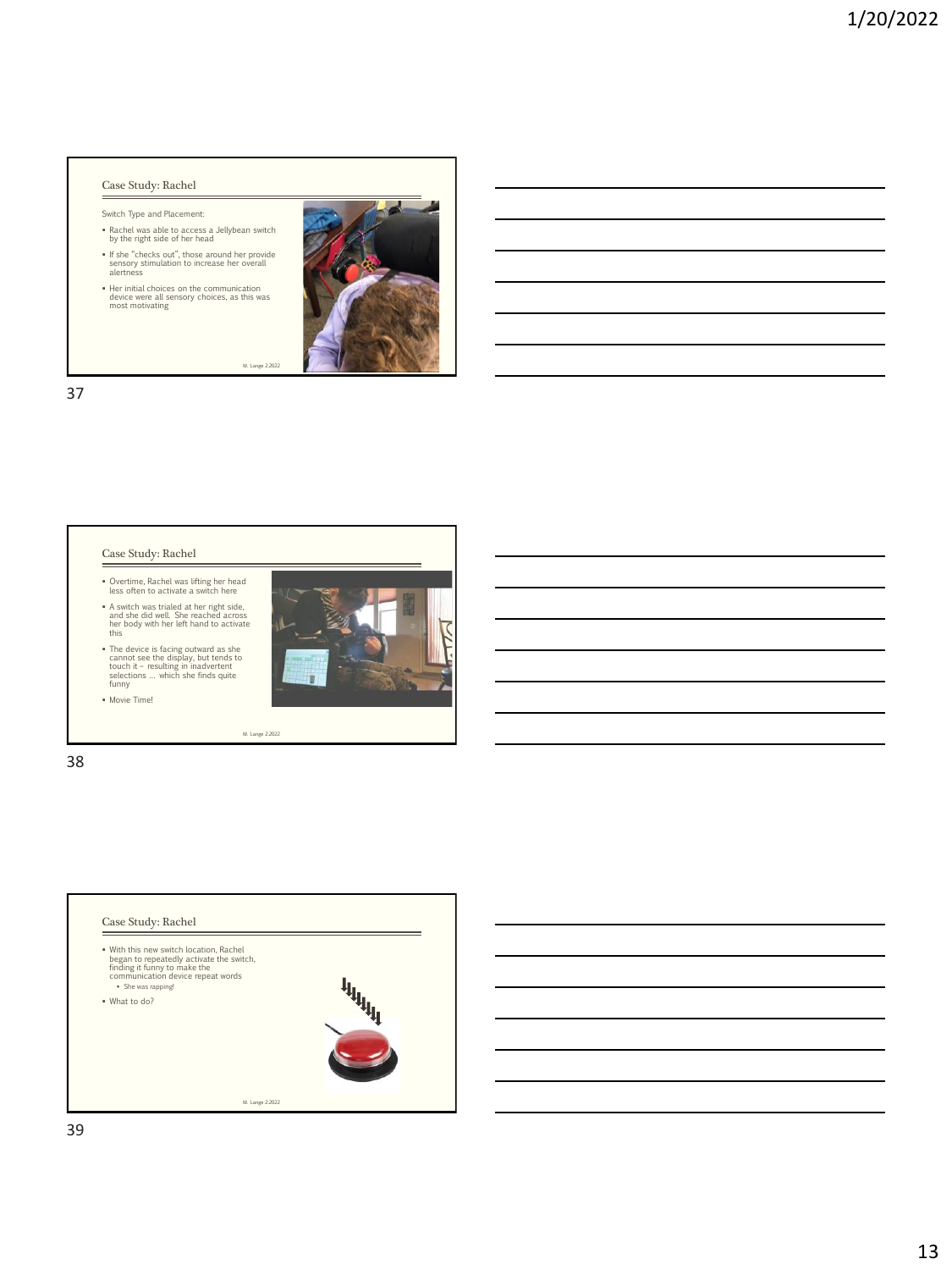## Case Study: Rachel

- We placed a Switch Latch and Timer between the switch and the communication device
- This was set to about 5 seconds (timed seconds)
- When Rachel activated the switch, the scan would begin
- If she quickly activated the switch again, there was no response for the set amount of time
- This 'took the fun out it' and over time, she stopped repeatedly activating the switch as a game and resumed using the switch as a tool for communication



M. Lange 2.2022

40

#### Case Study: Rachel

Final results:

- Rachel still has many "withdrawn" times throughout her day
- She has sensory choices around her (i.e. attached to her chair) and does seek these out when she chooses

M. Lange 2.2022

▪ The dynamic seating has increased her overall alertness at school



-

41

#### Case Study: Rachel

Final results:

- She does use her communication device, though with a limited amount of vocabulary and not as frequently as the team would like
- By having a switch and mount, she can choose to engage when she is alert and ready

M. Lange 2.2022

▪ She also touches an iPad for recreation

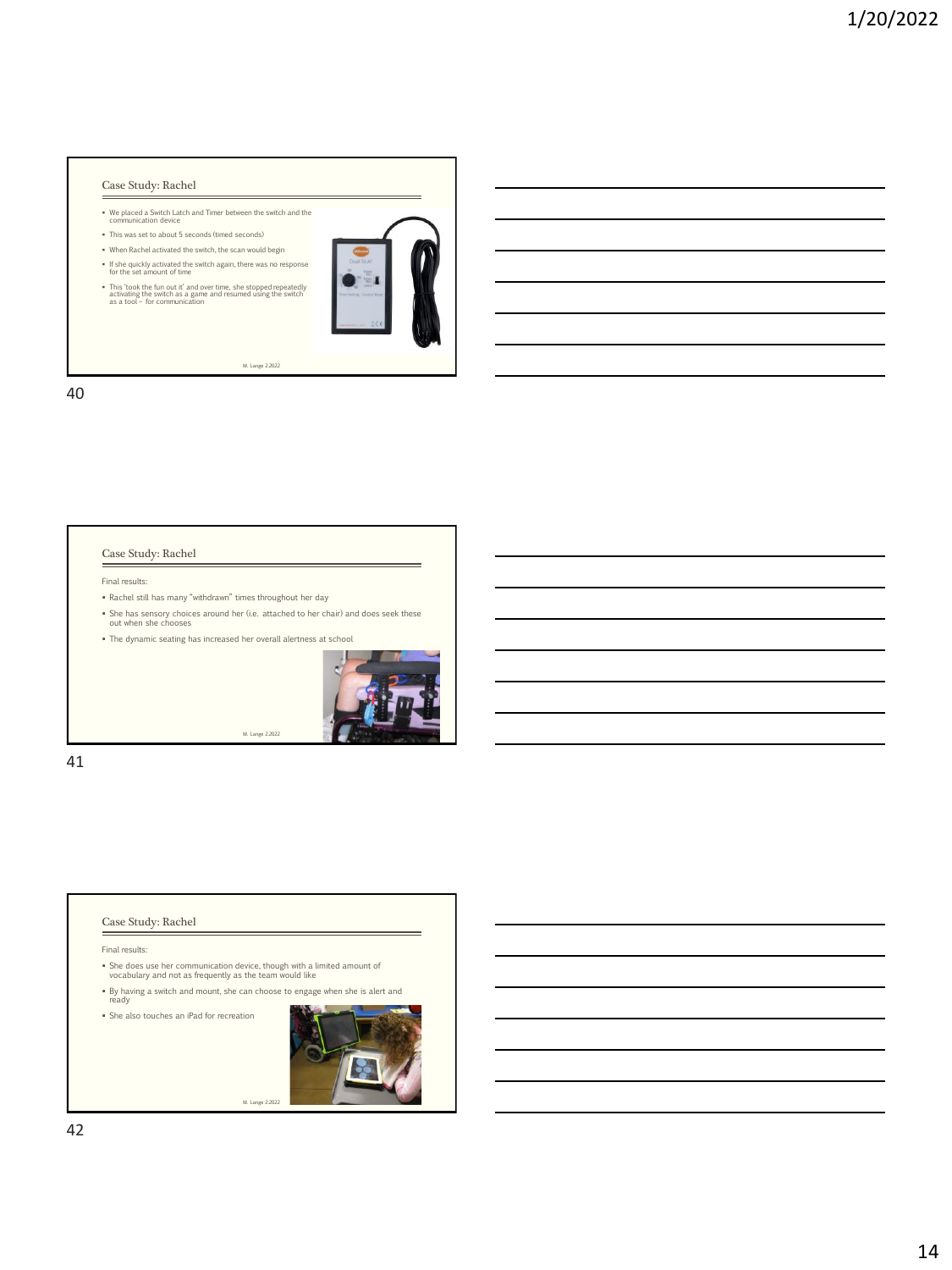



44

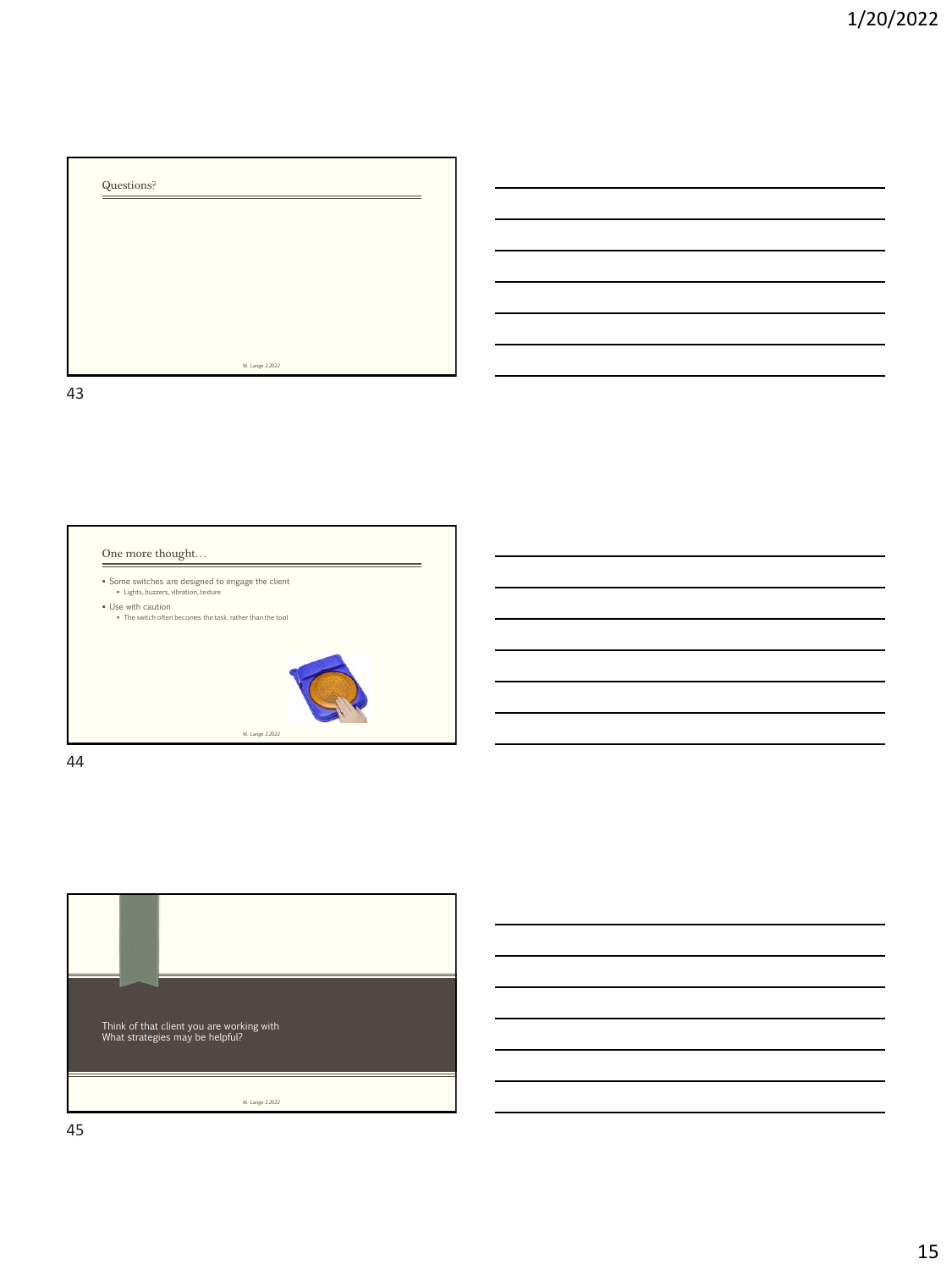



47